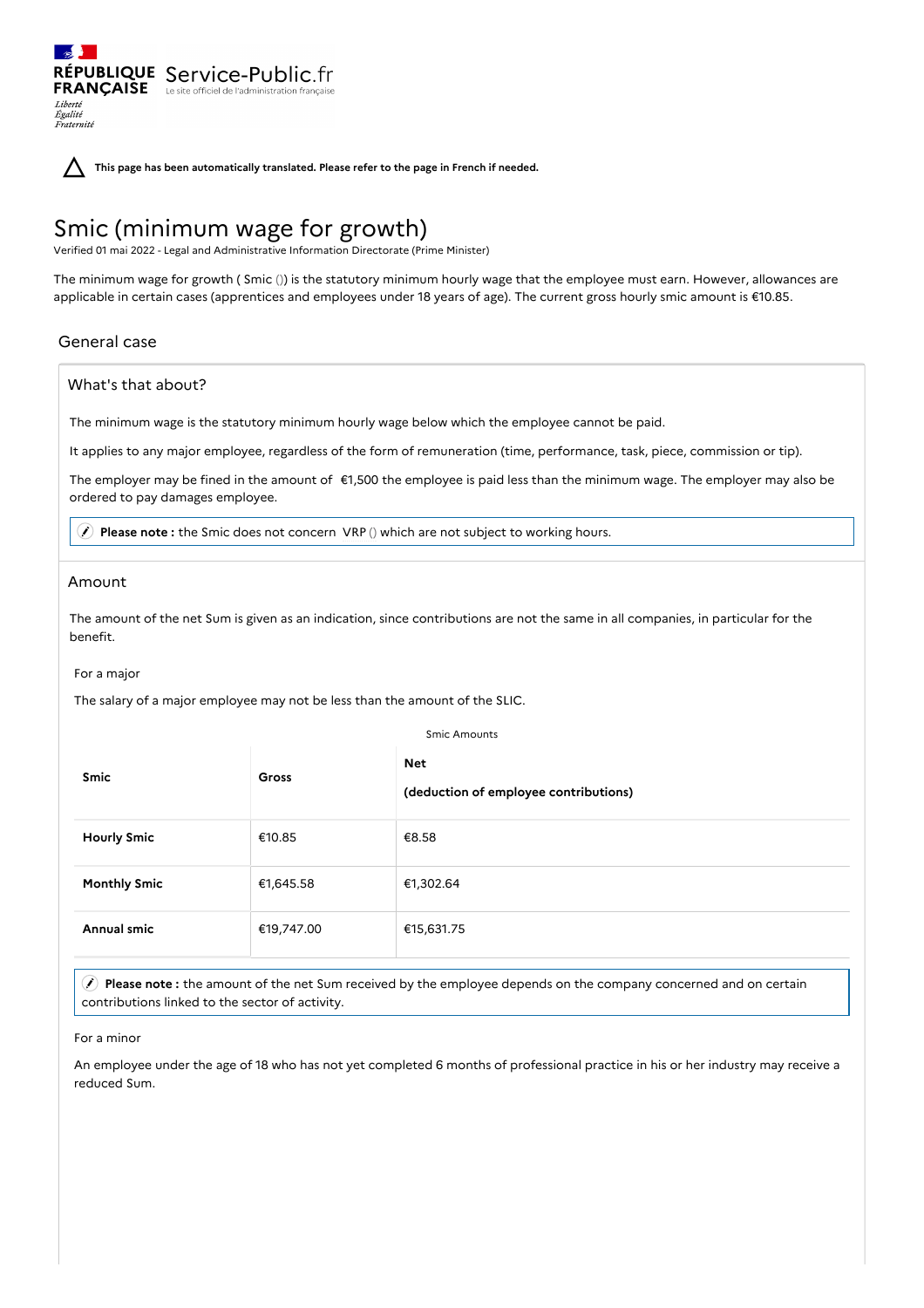| Smic Amounts Decreased by a Minor Employee |                        |  |  |  |
|--------------------------------------------|------------------------|--|--|--|
| <b>Employee Age</b>                        | Less gross hourly smic |  |  |  |
| 17 years                                   | €9.77                  |  |  |  |
| 16 years (and under)                       | €8.68                  |  |  |  |

A special allowance is also provided for young people in professionalisation contract (https://www.service[public.fr/particuliers/vosdroits/F15478?lang=en\)](https://www.service-public.fr/particuliers/vosdroits/F15478?lang=en) or apprenticeship contract (https://www.service[public.fr/particuliers/vosdroits/N11240?lang=en\).](https://www.service-public.fr/particuliers/vosdroits/N11240?lang=en)

To check if the salary paid is at least equal to the Smic, only certain amounts are taken into account.

#### Amounts included in the calculation of the Smic

| Salary, Benefits and Premiums                                      | Is this taken into account? |
|--------------------------------------------------------------------|-----------------------------|
| Base salary                                                        | Yes                         |
| Benefits in kind                                                   | Yes                         |
| Productivity premiums                                              | Yes                         |
| Reimbursement of costs (including freight)                         | No                          |
| Overtime Increases                                                 | No                          |
| Participation and incentive grants                                 | No                          |
| Seniority, attendance or special working conditions (unsanitary)   | No                          |
| Vacation, end-of-year premiums, unless paid in monthly instalments | No                          |

## Conventional Minimum

The applicable collective agreement generally provides for a conventional minimum wage.

If the conventional minimum is less than the minimum wage, the employer shall pay an additional salary to reach the minimum wage.

If the minimum wage is higher than the minimum wage, the employer pays what is provided for in the collective agreement.

## How is it upgraded?

1 January

The Smic is upgraded every year at 1<sup>to</sup> January. It is indexed to measured inflation for the 20% of households with the lowest incomes. The revaluation of the smic is carried out on the basis of half the gain in purchasing power of the average hourly wage of workers and employees.

In-year

If consumer price index [\(https://www.insee.fr/fr/statistiques/serie/001763852\)](https://www.insee.fr/fr/statistiques/serie/001763852) increase by at least 2 % in relation to the index established when the last amount of the SLIC is established, it shall be increased automatically in the same proportions.

Boost

At any time, the government may increase the SIMF.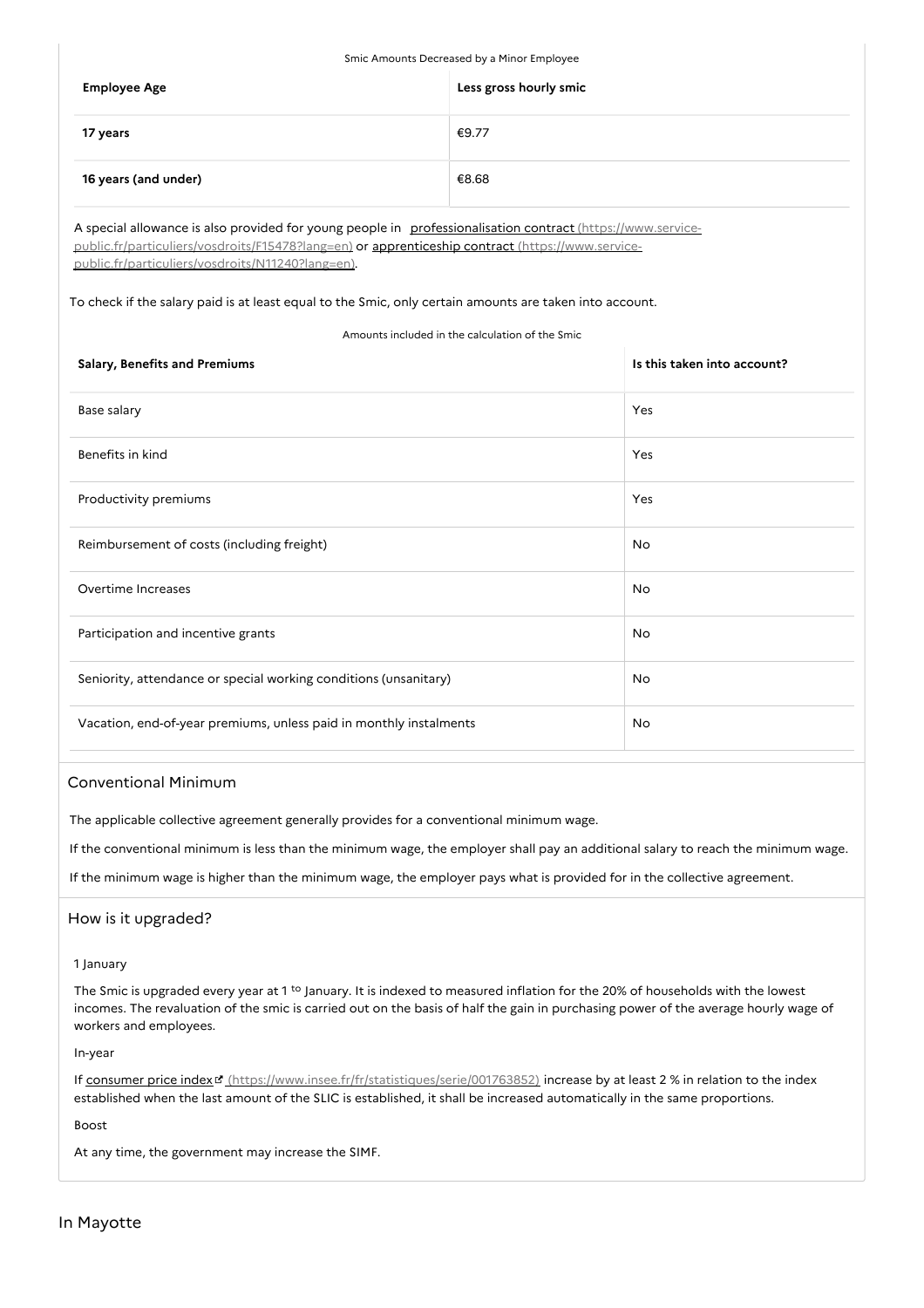## What's that about?

The minimum wage is the statutory minimum hourly wage below which the employee cannot be paid.

It applies to any major employee, regardless of the form of remuneration (time, performance, task, piece, commission or tip).

The employer may be fined in the amount of €1,500 the employee is paid less than the minimum wage. The employer may also be ordered to pay damages employee.

**Please note :** the Smic does not concern VRP () which are not subject to working hours.

#### Amount

| Smic amount in Mayotte |            |  |  |  |
|------------------------|------------|--|--|--|
| Smic                   | Gross      |  |  |  |
| <b>Hourly Smic</b>     | €8.19      |  |  |  |
| <b>Monthly Smic</b>    | €1,242.15  |  |  |  |
| Annual smic            | €14,905.80 |  |  |  |

To check if the salary paid is at least equal to the Smic, only certain amounts are taken into account.

#### Amounts included in the calculation of the Smic

| <b>Salary, Benefits and Premiums</b>                               | Is this taken into account? |
|--------------------------------------------------------------------|-----------------------------|
| Base salary                                                        | Yes                         |
| Benefits in kind                                                   | Yes                         |
| Productivity premiums                                              | Yes                         |
| Reimbursement of costs (including freight)                         | No                          |
| Overtime Increases                                                 | No                          |
| Participation and incentive grants                                 | No                          |
| Seniority, attendance or special working conditions (unsanitary)   | No                          |
| Vacation, end-of-year premiums, unless paid in monthly instalments | No                          |

#### Conventional Minimum

The applicable collective agreement generally provides for a conventional minimum wage.

If the conventional minimum is less than the minimum wage, the employer shall pay an additional salary to reach the minimum wage.

If the minimum wage is higher than the minimum wage, the employer pays what is provided for in the collective agreement.

#### How is it upgraded?

1 January

The Smic is upgraded every year at 1 <sup>to</sup> January. It is indexed to measured inflation for the 20% of households with the lowest incomes. The revaluation of the smic is carried out on the basis of half the gain in purchasing power of the average hourly wage of workers and employees.